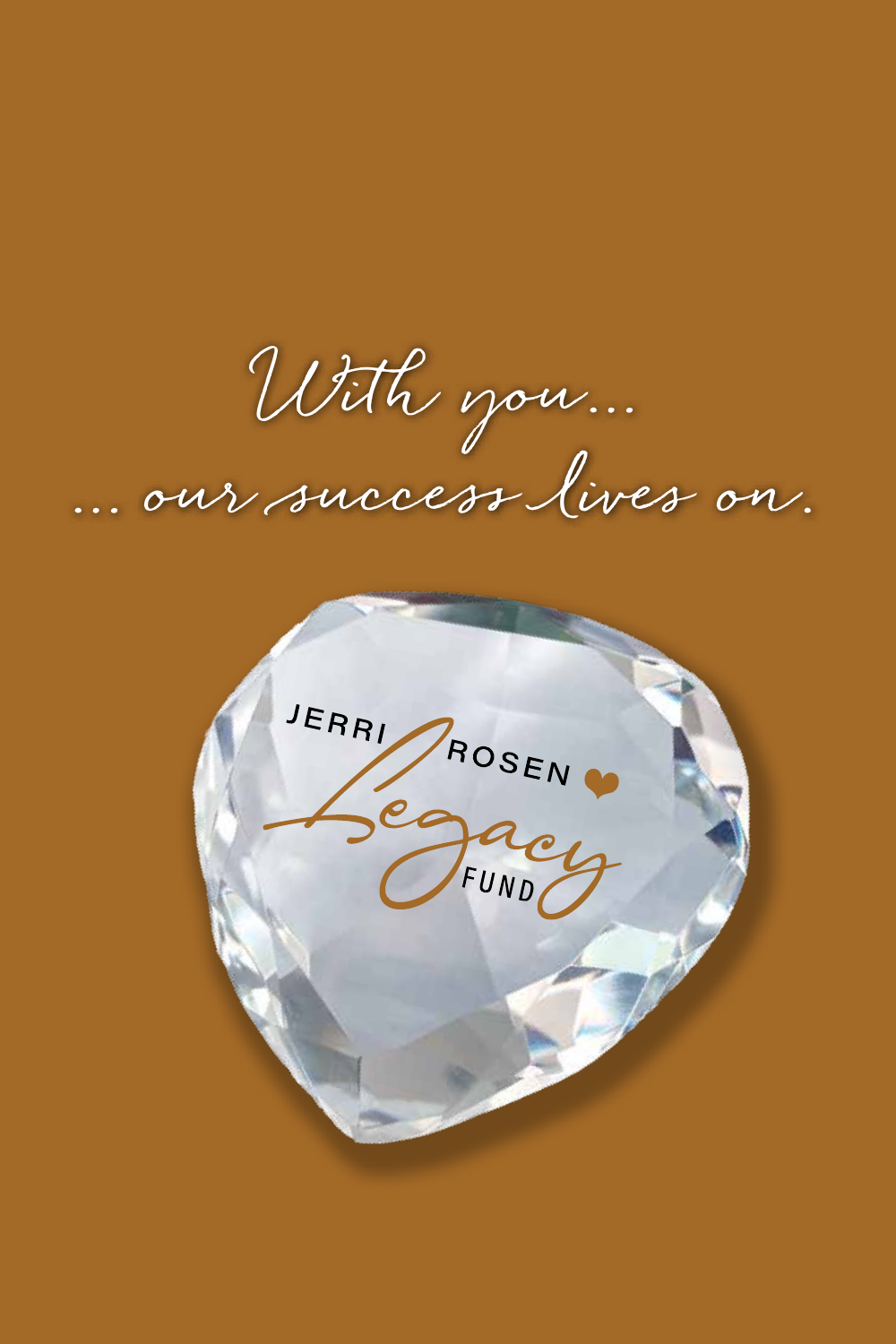

/<br>hat has moved my heart so very much these past 31 years is the people I've met.

The people we serve. The people who provide support in countless ways. The people who cheer me on, even when times were challenging. The people who work beside me to help transform lives.

We've accomplished so much together and this quote comes to mind...

"It is not your responsibility to finish the work of perfecting the world, but you are not free to desist from it either."

So, we are not done. There is much more to do.

And that is where you come in.

**JERRI ROSEN** 

 $\sqrt{u}$ r legacy fund was created to honor Working Wardrobes founder, Jerri Rosen, who has spent much of her life providing people with the skills and confidence they need to achieve excellence and success in the workforce.

For more than 30 years, Jerri has passionately led the charge for 110,000 men, women, young adults and veterans, helping them overcome difficult challenges on their path to meaningful employment.

Our Legacy Fund is designed to have a far-reaching impact in the lives of our clients, just as the ripple effect of Jerri's longstanding work has immeasurably improved families, neighborhoods, communities and our world.

You can help carry the torch to restore confidence to the hopeless, self-sufficiency to the discouraged, and jobs to the unemployed and underemployed for generations to come. We offer flexible ways to give, including bequests and other financial planning tools, so you can make a lasting mark on our community.

Jerri has committed to a generous Working Wardrobes bequest from her personal estate as an enduring contribution to the mission she launched.

Please join her with your Legacy Fund donation to sustain our clients and mission for generations to come.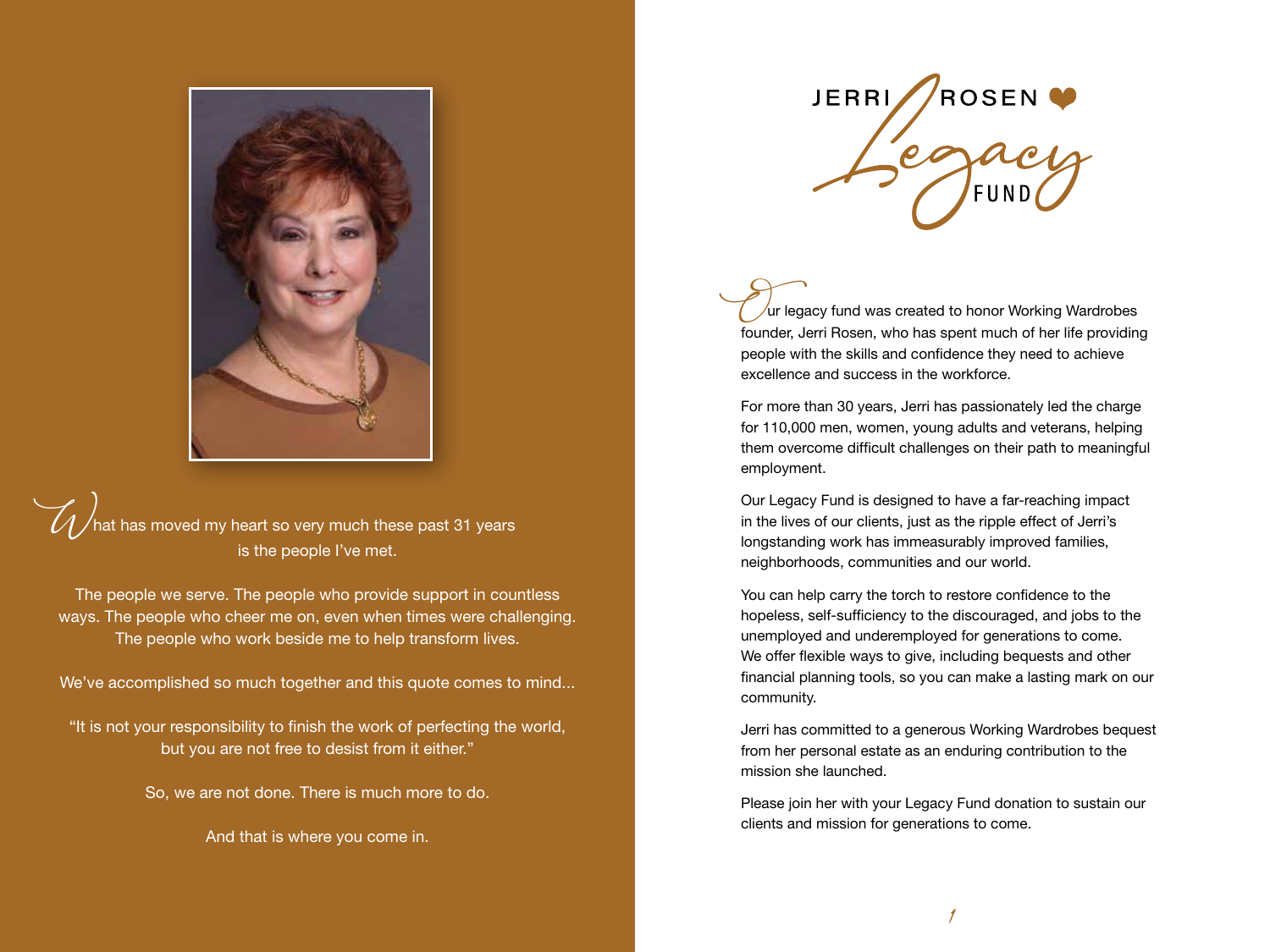**The fabric of our history.** 

In 1990, Jerri joined several close friends to create the first-ever "Day of Self-Esteem," serving 67 women from six domestic violence shelters in our community. This remarkable event transformed the lives of the women served that day, and Jerri's life as well.

She founded Working Wardrobes that same year.

While she didn't envision starting a nonprofit organization at that time, Jerri knew the people served needed more than a one-day event, once a year.







She spent a number of years juggling the demands of her busy advertising agency with the planning logistics and volunteer management required to host client events that transformed lives.

The dedicated band of volunteers who came together every year to host these important client events joined Jerri in realizing there was a need to serve more people.

In 1995, she and her dedicated volunteers began serving men and in 1998, they extended their services to young adults. As their client population and services grew, so did the need for increased revenue. Thus, Working Wardrobes was formalized.

Volunteers are a major part of the fabric of Working Wardrobes. They take part in every aspect of the work done to serve clients.

**Social enterpreneurship at work.**

A social entrepreneur at heart, Jerri opened the first resale boutique in 2001 to help fund the Working Wardrobes mission. At the time, they had plenty of clothes but not a lot of money.

And so, a business plan was born!

That business model, now called a social enterprise model, is what our four stores were built on. This same model lives on today, continuing to generate significant revenue that directly supports our client programs.

Two store concepts exist today – The Hanger Boutiques and The Hanger Outlets - offering outstanding merchandise to a growing clientele in four different cities.

Jerri envisions the growth of our organization's social enterprises as just one part of the future success of Working Wardrobes.

To serve the growing need in our community, the team at Working Wardrobes continues to look to donors to ensure Jerri's vision becomes reality.





Our stores offer excellent merchandise and provide significant revenue to support client services.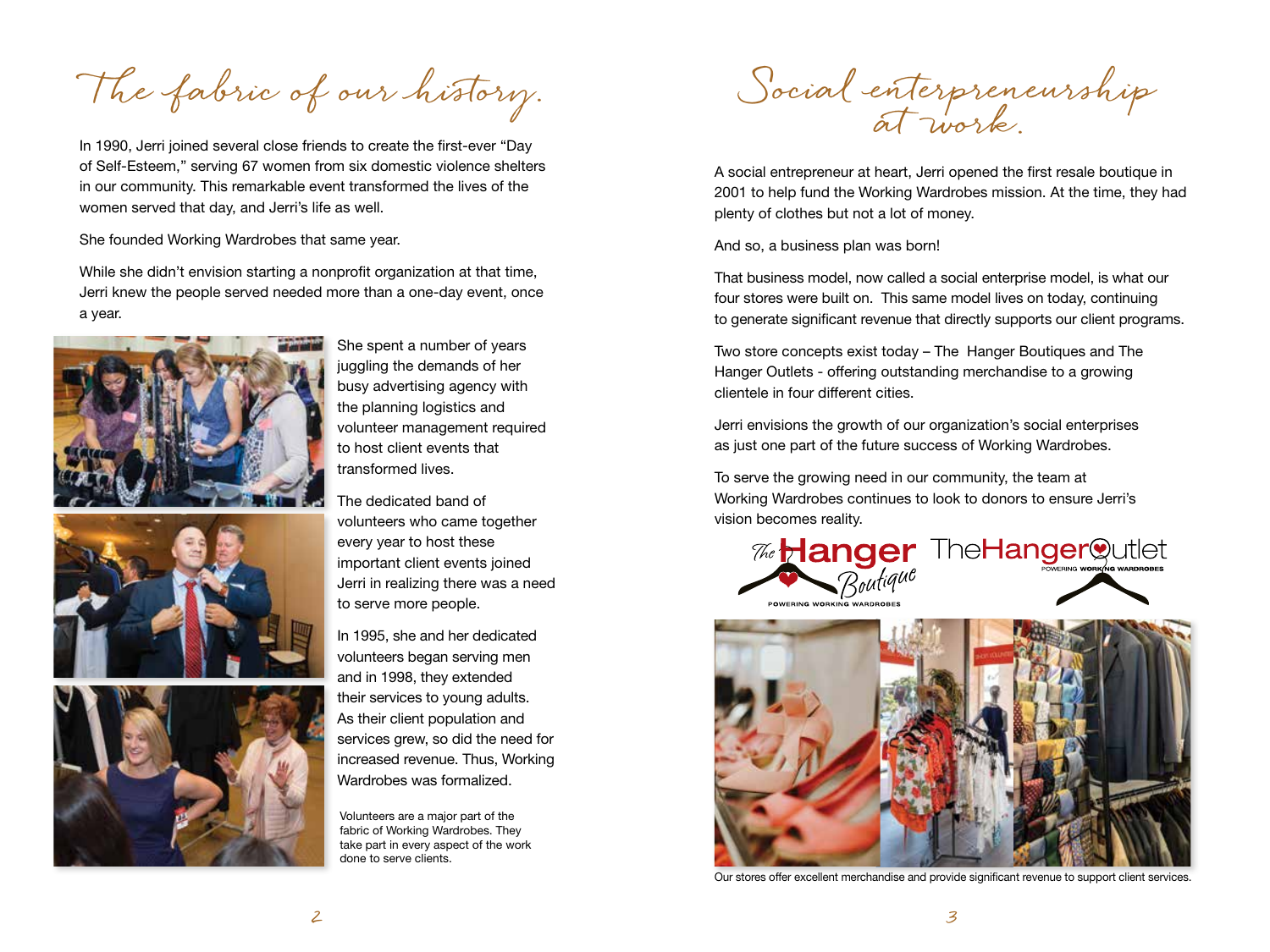**Building Relationships is at our Core**



Jerri is shown with past Board Chair Bob Hurley and then Irvine Mayor Don Wagner, receiving a proclamation for service to the community.



Every client is matched with a Success Coach for individual employment planning.



Past Board Chair Marilen Coughenour joined Jerri and then Congresswoman Loretta Sanchez in D.C. at a press conference.

Over the decades, Jerri established deep relationships with volunteers, donors, businesses and community leaders to expand our programs and client base; tirelessly advocated our mission to political officeholders, news organizations and community partners; and endlessly worked to help at-risk people find jobs.

In 1999, she forged a partnership with the National Human Resources Association to provide career coaching services to deserving clients. This partnership, in particular, enabled the organization to achieve a major goal in providing outstanding workforce readiness services to clients. Rebuilding confidence and self-esteem became the true heart of the services provided to clients.

In 2007, Jerri forged yet another very important relationship with the National Retail Federation in Washington, D.C. when she participated in the Capitol PurSuit campaign. This five-year event helped to expand awareness of the bi-partisan need for workforce training and readiness services.

Working Wardrobes became the first Orange County organization to offer the National Retail Federation's certified customer service training and certification programs to the clients we serve. This special training transforms the lives of clients and expands their visions of what they can do with their careers.

These invaluable partnerships remain intact today.



In the early morning hours of Sunday, February 2, 2020, a fire destroyed the Working Wardrobes headquarters, causing a loss in excess of \$2,500,000 in office equipment, infrastructure, collateral, and donated clothing and accessories.

As any nonprofit CEO will attest, Jerri has overcome many obstacles, though none as challenging as the devastating fire on February 2, 2020. In a true test to the relationships she forged over 30 years, hundreds of very generous donors in the Orange County community rallied immediately to raise money for a Rebuild Fund.

In an incredible five months, Jerri and her team rebuilt the entire

organization which now has a well-stocked Donation Center in Irvine, and a state-of-the-art Career Success Center in Santa Ana. It was a combination of revenue and in-kind contributions that helped her get

the organization on firm footing again.

With hundreds of thousands of people out of work today, the need for our services has never been greater. Your Legacy Fund Contribution allows us to continue to deliver on our mission.



On September 30, 2020, Working Wardrobes CEO Jerri Rosen cut the ribbon, with then Board Chair, Justin Frame, on the new Career Success Center in Santa Ana.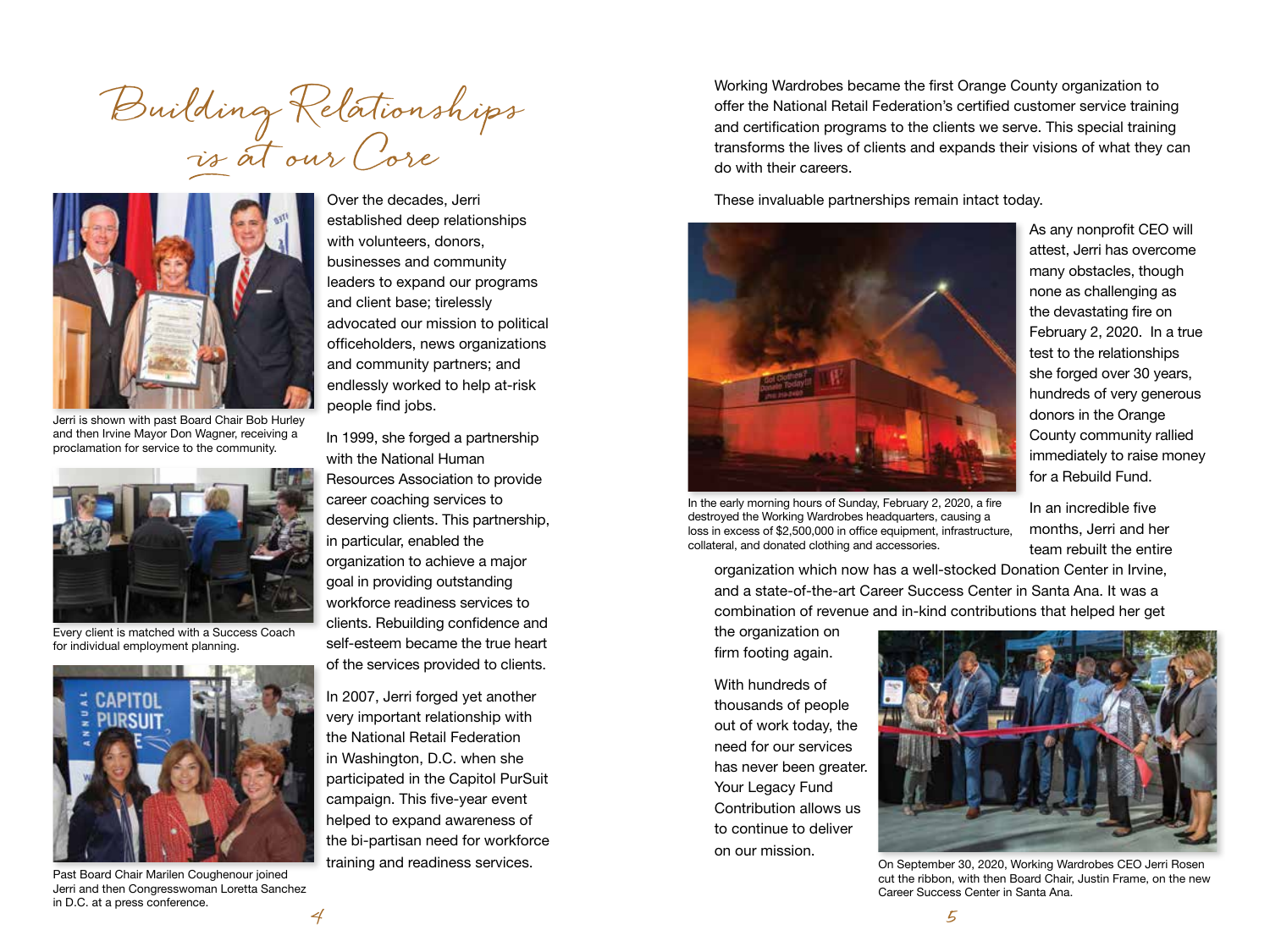**The heart of our work.**

Clients are the heart of our purpose. We are committed to hearing at-risk individuals say, "I Got The Job!" We are passionate about helping men, women, young adults and veterans achieve the Power of a Paycheck.

The clients we serve have overcome many difficult challenges, including homelessness, incarceration, addiction, domestic violence, catastrophic financial loss and the ever-challenging military-to-civilian transition, to be gainfully employed and self-sufficient.

They are true champions of our mission who have faced many obstacles on their journey to jobs.

For over three decades, Jerri has tirelessly worked to expand the breadth and depth of the services we offer to help those in need overcome obstacles.



It is the "after photos" of our esteemed clients that speak volumes about the succeed on the job and in life. transformation we provide.

In 2012, Jerri joined forces with former United States Navy SEAL, Harry Humphries, to formalize work with veterans by launching VetNet – a safety net for veterans. The program provides specialized career and personal development resources so they can lead happy, healthy, productive lives after military service.

Jerri was the driving force behind the creation of Power UP, an award-winning class designed to build fortitude and friendships for transitioning veterans who often find it very difficult to adjust to civilian life. She also led the charge for numerous Career Success Graduation events, on-site at Camp Pendleton, to support transitioning Marines, Sailors and military spouses.

Through the years, Jerri has been instrumental in creating many exciting, uniquely-themed fundraising events that have warmly welcomed clients to share their amazing success stories.

With Jerri's guidance and direction, Working Wardrobes has proactively supported the unemployed and underemployed in our community. We have provided our services free of charge so people can get on their feet and back to work.

Our fundamental goal is to help the at-risk members of our community



Jerri shown with her lifetime hero, Harry Humphries, celebrating the launch of VetNet. The program serves thousands of veterans and is closest to her heart and in memory of her father, an Army veteran.





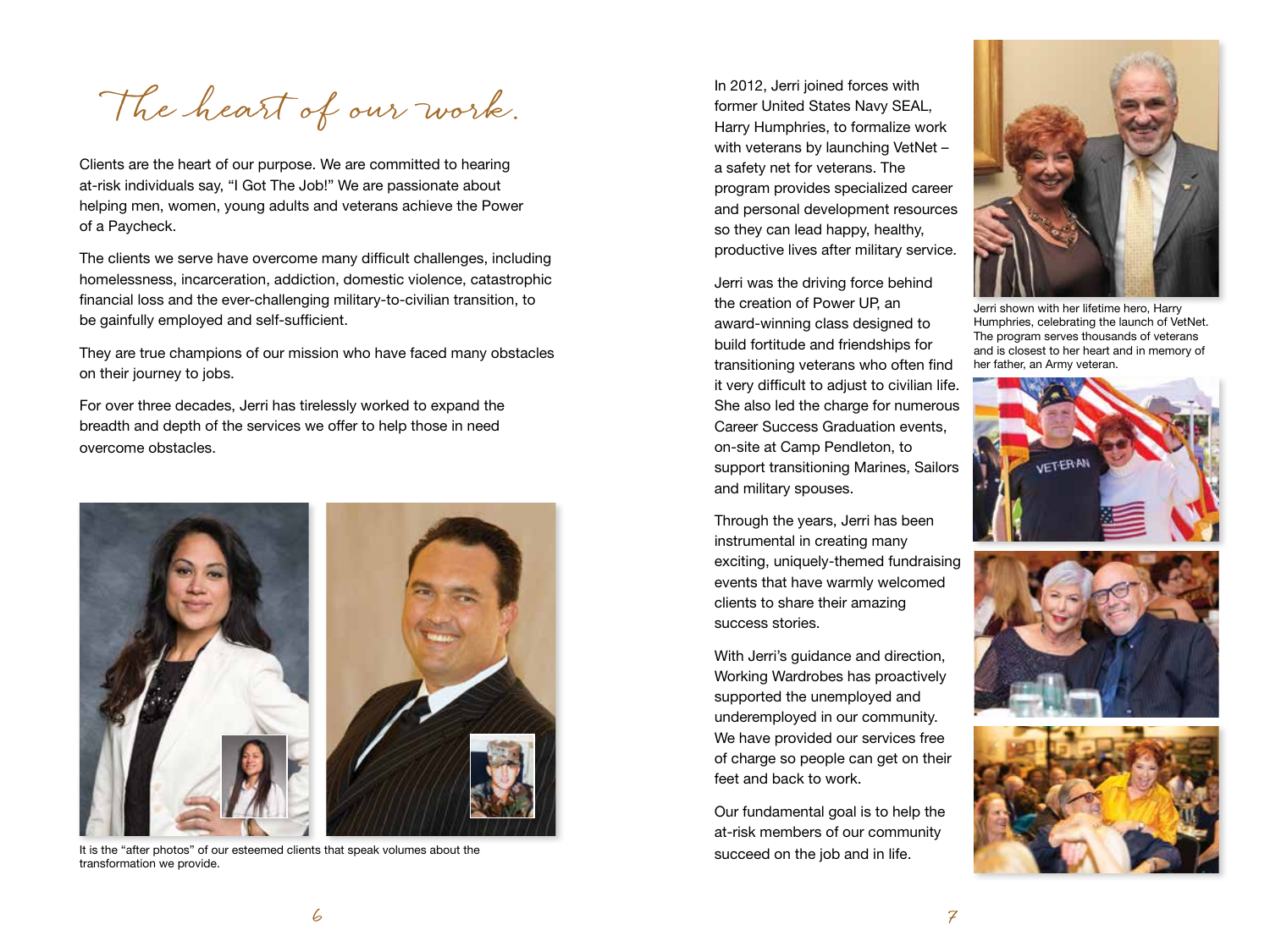**Our future belongs to you.**

As a Legacy Fund donor, you become part of the enduring tapestry of our organization. You empower us to continue to serve thousands of people right here in our community. You remove obstacles as our clients journey toward employment. You sustain our mission and honor Jerri's lifework.

When you make Working Wardrobes part of your estate plan, we are able to serve thousands of additional clients on their journey to employment and self-sufficiency.

Thank you for preserving our founding mission, securing our future and helping people achieve the Power of a Paycheck for years to come.



*"Jerri and I have known each other for over 25 years, and I have walked every step of this incredible journey with her. I admire and respect the deep and meaningful impact she has made in our community, and I am profoundly proud of all that she's accomplished.* 

*When I heard Jerri was retiring, I became a Legacy Donor at once. I view my gift as the best way to ensure her passion and spirit live on in the Working Wardrobes mission, for generations to come."* 

*Sam Dawson, Legacy Fund Donor*

JERRI ROSEN JERRI ROSEN JERRI ROSEN JERRI ROSEN Segacy Legacy Legacy Legacy JERRI / ROSEN V JERRI / ROSEN V JERRI / ROSEN V JERRI / ROSEN W JERRI / ROSEN W JERRI / ROSEN W JERRI / ROSEN W JERRI / ROSEN W JERRI / ROSEN W JERRI ROSEN JERRI ROSEN JERRI ROSEN JERRI ROSEN Legacy Legacy Legacy Legacy JERRI / ROSEN V JERRI / ROSEN V JERRI / ROSEN V Stefaan Poortman Chief Revenue Officer WorkingWardrobes® CareerSuccess **Center** 2000 E. McFadden Ave., Suite 100 • Santa Ana, CA 92705 OFFICE: (714) 210-2460 CELL: (202) 957-3383 • stefaanp@workingwardrobes.org **www.workingwardrobes.org**